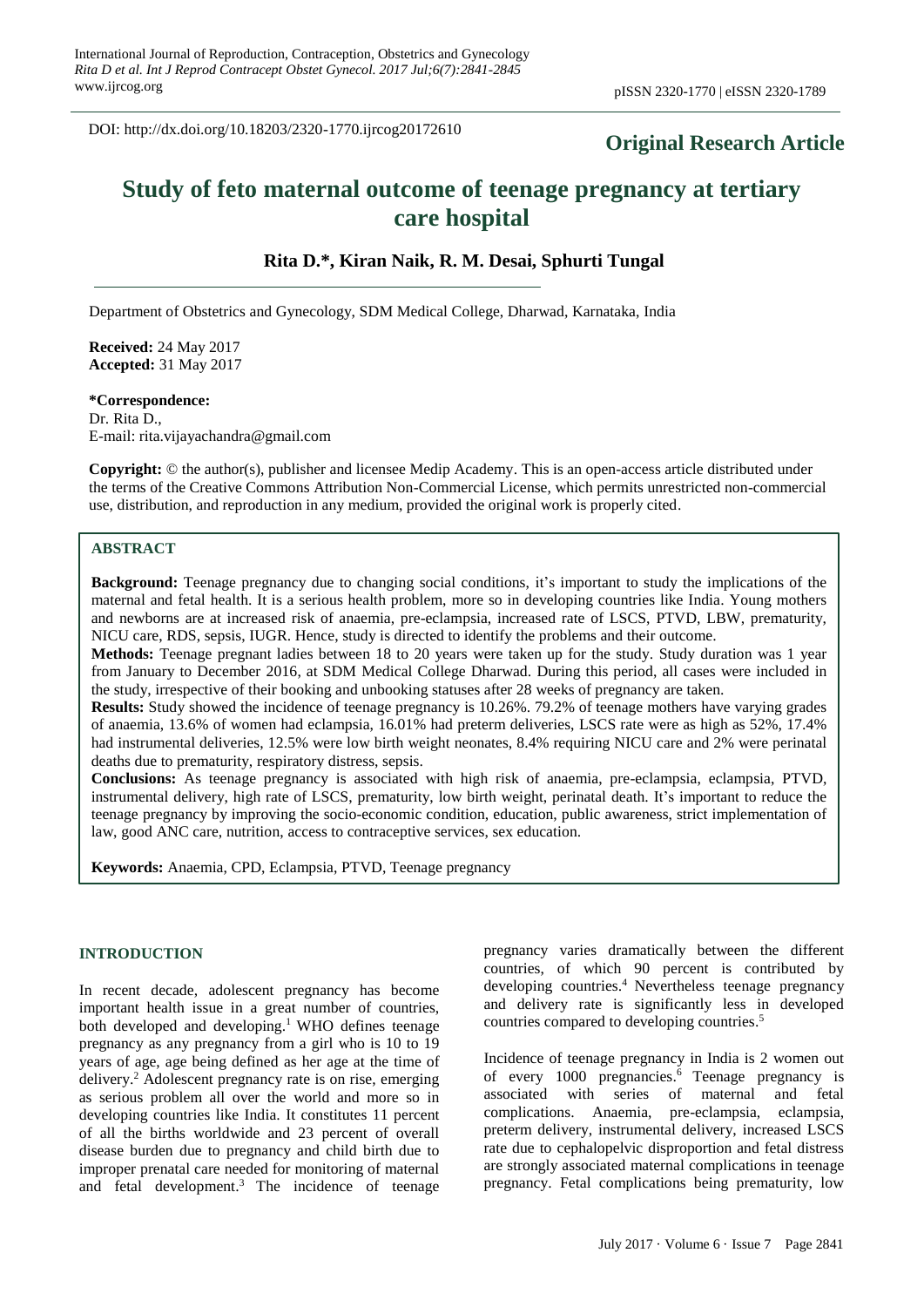birth weight, still birth, asphyxia, respiratory distress, birth trauma. Underdeveloped pelvis in adolescents makes them prone to have CPD and end up in caesarean delivery. As girls are still in growing period, pregnancy induces malnutrition leading to inadequate weight gain and low birth in neonates. Low birth weight and prematurity predisposes such children to several infant and childhood disorders and increased risk of mortality and morbidity. Good antenatal care by medical professional makes a big difference in outcome of teenage pregnancy, care provider should stress upon good nutrition, and anticipate the risks of medical disorders associated with it and intervene at the earliest.

The need for the study was to know the outcome of teenage pregnancy. To know the socio demographic profile of teenage pregnancies, and incidence. The objective of the study was to know the complications in the teenage pregnancies and outcome.

#### **METHODS**

The prospective study is conducted in SDMMCH, Sattur in department of OBG over a period of one year January to December 2016 and data will be analyzed. All pregnant women coming to either OPD or directly to labour theater were included in study group. History taken and examination done. Investigations collected i.e. hemoglobin, blood group, RH typing, serology, urine routine, RBS. Data collected regarding mode of delivery, whether vaginal delivery or caesarean delivery, full term vaginal delivery or preterm delivery, if LSCS then indication for LSCS, fetal outcome in terms of prematurity, RDS, low birth weight, still birth, anomalous fetus, NICU admission. Data analyzed.

#### *Inclusion criteria*

All pregnant women visiting OBG department SDMMC and H SATTUR.

- Age 18-20 years
- Primigravida/Multigravida
- Gestational age more than 28 weeks.

#### *Exclusion criteria*

Age more than 20 years

#### **RESULTS**

Total number of deliveries in a study period 5112 (n). Table 1 describes: Among the 5112 deliveries in our institute 525 are teenage pregnancies contributing to 10.26%, among them 204 had vaginal delivery contributing to 3.9% of vaginal deliveries and 221 underwent LSCS contributing to 4.32% of caesaren deliveries for various indications without much difference compared to adult mothers.

|  |  |  |  | Table 1: Total number of deliveries. |
|--|--|--|--|--------------------------------------|
|--|--|--|--|--------------------------------------|

|                            | <b>Teenage</b> |        | More than 20 years |        |  |
|----------------------------|----------------|--------|--------------------|--------|--|
| Total no. of<br>deliveries | 525            | 10.26% | 4687               | 91.68% |  |
| Vaginal<br>deliveries      | 204            | 3.9%   | 2453               | 47.98% |  |
| <b>LSCS</b>                | 221            | 4.32%  | 2234               | 43.70% |  |

Figure 1 show that incidence of teenage pregnancy in our institution is 10.26% (525), and adult were 91.678% (4687), n=5112.



**Figure 1: Incidence the of teenage pregnancy.**

|                                      |              | <b>FTVD</b> | <b>FTVD</b> | <b>PTVD</b>               | <b>PTVD</b>    |
|--------------------------------------|--------------|-------------|-------------|---------------------------|----------------|
|                                      | <b>FTVD</b>  | Vaccum      | forceps     | <b>Without instrument</b> | <b>Forceps</b> |
| Age more than $19 \text{ yrs}(2453)$ | 2063(84.10%) | 34(1.6%)    | $15(0.7\%)$ | 386(15.73%)               | $4(1.02\%)$    |
| Teenage $(204)$                      | 171(83.0%)   | 72(42.10%)  | $2(1.16\%)$ | 30(14.7%)                 | $3(9\%)$       |

**Table 2: Vaginal deliveries, total number of vaginal deliveries during study period being 2657 n=5112.**

Table 2 describes among 2657 vaginal deliveries during study period 204 were teenage deliveries, 83% had full term vaginal deliveries and 42.1% had vacuum assisted deliveries, 2 patient had forceps delivery.

Preterm delivery incidence being 14.7% (n=33) which is not significant compared to adult deliveries which is mentioned in Table 2.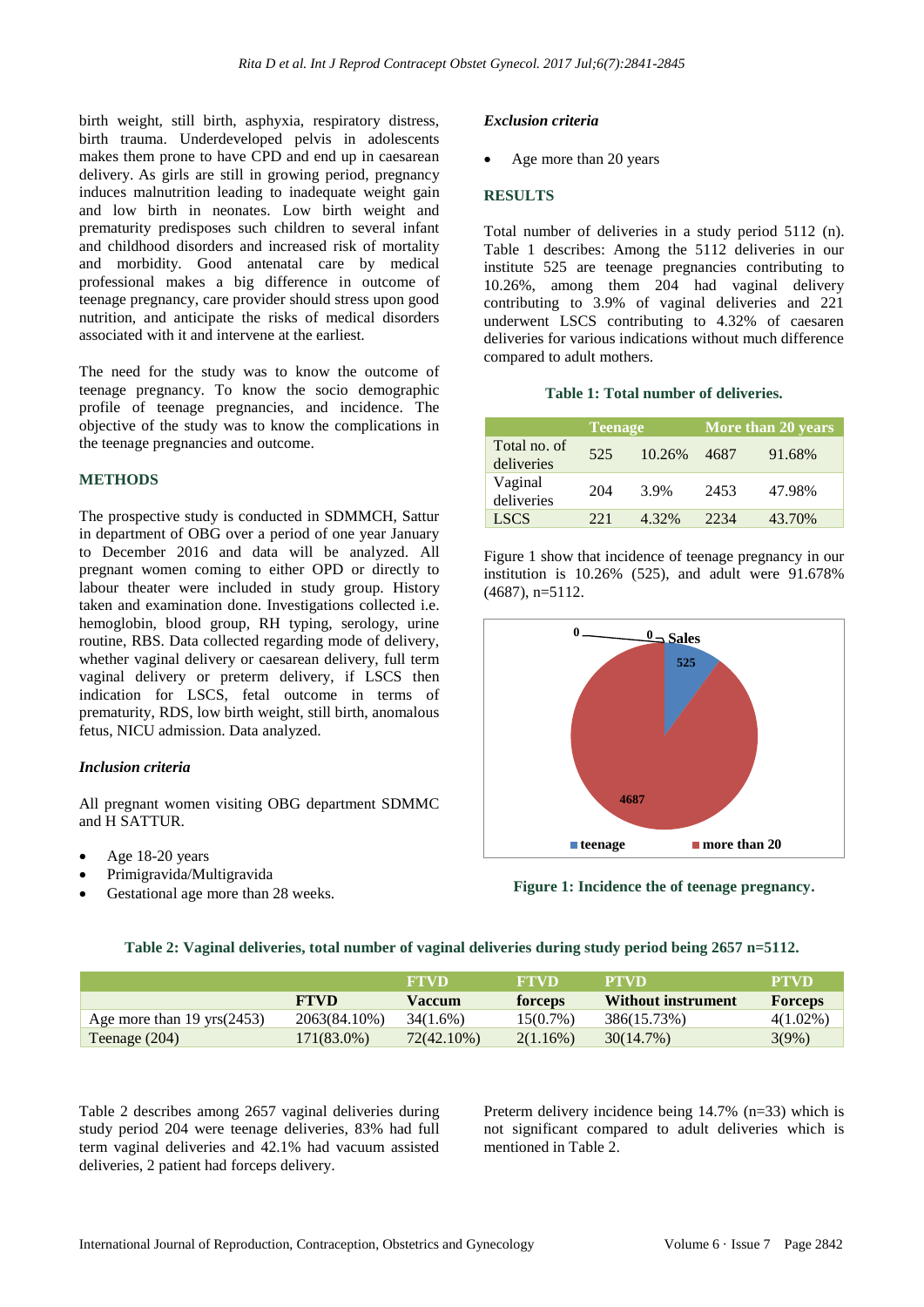#### **Table 3: Complications associated with teenage pregnancy.**

|               | No. of teenage pregnancy | $\mathcal{V}_{\mathbf{a}}$ |
|---------------|--------------------------|----------------------------|
| Anaemia       | 336                      | -79.7                      |
| Pre-eclampsia | 160                      | 37.6                       |
| Eclampsia     | 57                       | 13.6                       |

Table 3 shows Incidence of anaemia in teenage mothers is more as high as 79.2%. and pre-eclampsia contributing to 37% and eclamsia 13.6% which is significantly high compared to adult mothers in other studies as mentioned in discussion part.

#### **Table 4: Neonatal outcome in teenage pregnancy (525).**

|                  | No. of newborns |      |
|------------------|-----------------|------|
| Low birth weight | 53              | 12.5 |
| Nicu admission   | 35.             | 84   |
| Perinatal deaths |                 |      |

Table 4 shows neonatal outcome is poor in teenage mothers (10.26%) as compared to adult mothers, low birth weight 12.5% contributing to main morbidity which is significant compared to mothers more than 19 years. 8.4% being NICU admission and 2% being perinatal mortality, which includes still births.

#### **Table 5: Indications for LSCS VS others.**

| <b>Indications</b>                       | <b>Number</b> | $\frac{0}{\alpha}$ |
|------------------------------------------|---------------|--------------------|
| Cephalo pelvic Disproportion             | 164           | 74.2               |
| Pre-eclampsia and eclampsia              | 28            | 12                 |
| <b>Fetal distress</b>                    | 21            | 9.4                |
| Malpresentations and Placental<br>causes |               | 3.5                |

Table 5 shows the main indication contributing to caesarean delivery is cephalo pelvic disproportion in teenage pregnancy with 74.2% and Pre-eclampsia and eclampsia and fetal distress contributing to 12% and 9.4% each.

#### *Statistical analysis*

The collected demographic information, maternal and neonatal outcome, measures were interred in Microsoft excel sheet and the variables were summarized using number and percentages.

## **DISCUSSION**

Teenage pregnancy exposes mothers to many health related complications and newborns to poor birth outcome. Adverse outcome of teenage pregnancy arises not only from physical and medical causes associated but also depends on individual, family, social, cultural, economic factors besides lack of access to health care, contraception, resources, education. Early registration of pregnancy and consumption of recommended number of iron and folic acid supplements was significantly lower in teenage mothers. This implies that teenage mothers are less careful about their pregnancy probably secondary to lack of awareness, maturityand other social factors. Majority of deliveries were by vertex presentation compared to grand multipara were breech presentation and malposition were seen frequently. Increased incidence of LSCS in teenage pregnancies and medical complications associated with it like anemia, PIH, and fetal complications being, prematurity, IUGR, Low birth weight are preventable factors.



#### **Figure 2: Indications for caesarean delivery in teenage mothers.**

Teenage pregnancy remains major health issue in our country due to prevailing social dogmas, age old traditions and poor access to health care in remote rural areas, illiteracy leads to lack of knowledge about family planning and puts the adolescents at risk for early pregnancy. Education play major role in decreasing the incidence of teenage pregnancy and its attendant health risks and psychological issues.

Teenage mothers should be counselled to have regular ANCs for early detection of complications related to both mother and fetus. Adequate antenatal, intrapartum and post-partum as well as neonatal care can minimize the risk associated with child birth and its effect on maternal and child health.

So, it's important to reduce the incidence of teenage pregnancies in order to reduce the incidence of maternal and fetal morbidity associated with teenage pregnancy. Effect of teenage pregnancy remains for the teen mother and her child even after adjusting for those factors that increased the teenager's risk for pregnancy, such as growing up in poverty, having parents with low levels of educations, growing up in single parent family, having poor performance in school. Along with that it has its long-term implications on maternal health like chronic anaemia, risk of cervical cancer, risk of molar pregnancy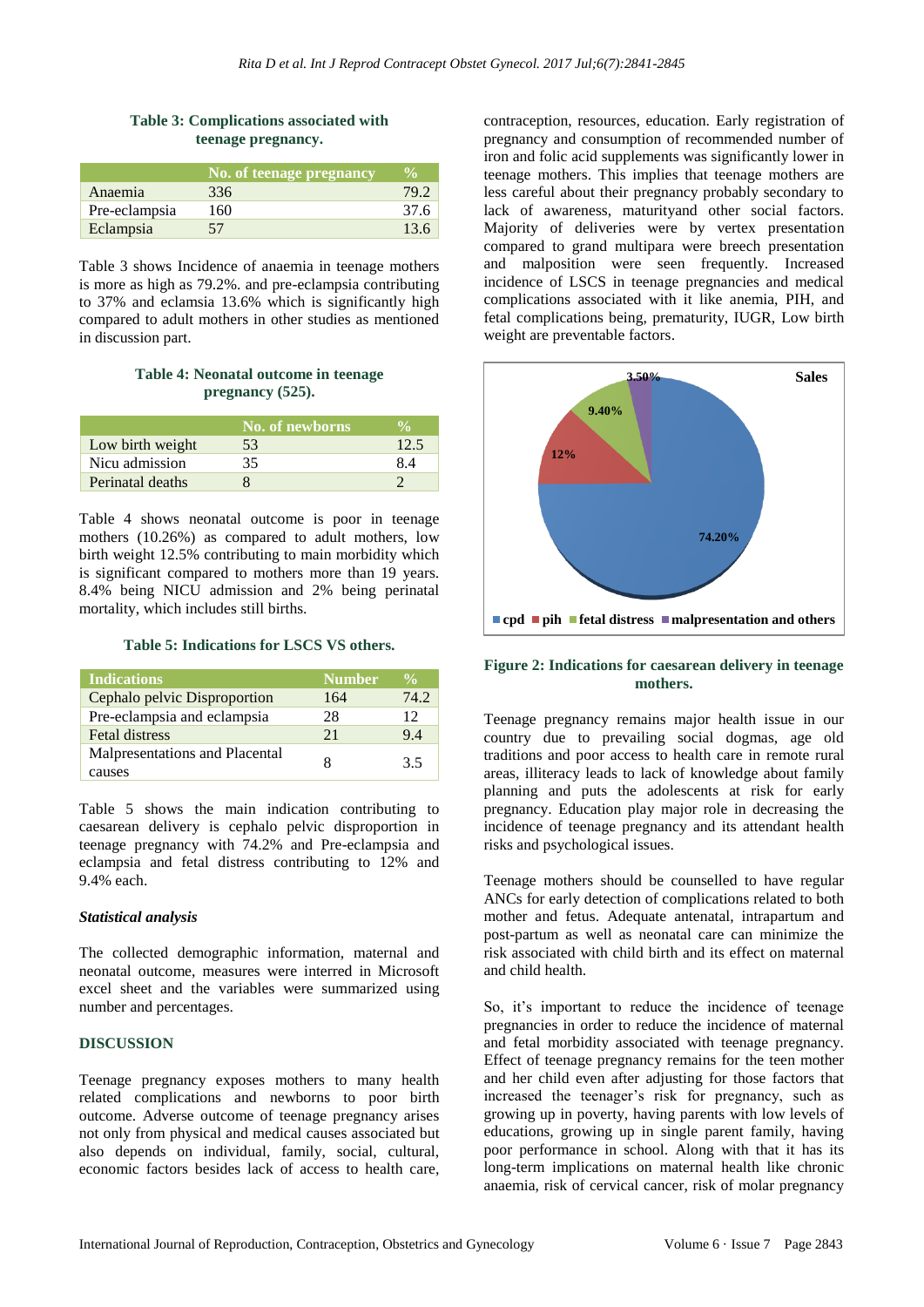and invasive mole, uterine prolapse, genital tract injuries like fistula, pelvic inflammatory disease, sexually transmitted diseases. Rate of caesarean delivery was high, predominant indication being cephalo pelvic disproportion, fetal distress, medical disorders associated like pre-eclampsia, eclampsia. Vaginal delivery was seen in cases with low birth weight baby's secondary to growth restriction or prematurity. Rate of instrumental deliveries was also high due to poor maternal efforts and underdeveloped pelvis. Medical disorders associated with teenage pregnancy contributed to some extent to the time and mode of in turn increases the fetal and neonatal complications. Significant number of neonates born to teenage mothers had low birth weight, probably due to malnutrition, medical diseases associated with pregnancy leading to intrauterine growth restriction and prematurity. Neonates born before term with IUGR were at increased risk of morbidity and mortality resulting from respiratory distress, immature organ systems, infections, hyperbilirubinemia, convulsion, difficult to strive, feeding difficulty, convulsions which will significantly affect the further development of the child. Due to promiscuity associated with teenage pregnancy risks associated with termination of pregnancy is also high like septic abortions, incomplete abortions and morbidity associated with it.

Incidence of teenage pregnancy in our study was 10.06%, but other studies showed the incidence from 8.3-23.4%.<sup>7</sup> In present study it came across two unmarried mothers even though its common practice to undergo abortion in unmarried women. Among the teenage mothers 3.02% were multi gravidas, with 0.95% being parous. Incidence of anemia was 79.2% in our study, 65-76% in similar studies. Pre-eclampsia contributed to 37% in our study where as other studies showed range between 28-35%. Other studies have shown to have increased incidence if preterm delivery in studies but there was no significant difference. There is significant rise in instrumental deliveries as shown in other studies in teenage mother contributing up to 42% probably due to inadequate pelvis. There is no much difference between caesarean delivery rates in our study as the number of caesarean delivery is increasing in women above age of 19 years for many other reasons like fetal distress, elderly primigravida, GDM on insulin, severe pre-eclampsia, previous LSCS, multiple gestation with malpresentations and maternal request. But cephalo pelvic disproportion is the leading indication for caesarean in teenage mothers.

Other indications for caesarean delivery are preeclamsia and related complications 12%, fetal distress 9.4%, malpresentations and placental causes 3.7% in our study. Perinatal outcome in teenage mothers is poor compared to adult mothers in terms of low birth weight, and respiratory distress due to difficult delivery. The incidence of low birth weight in 12% and NICU admission rate is 8.4%, and perinatal mortality is 2% which is comparable other studies where low birth weight is 38.9% and perinatal mortality is  $5.1\%$ .<sup>8</sup>

In our study, we had one anomalous fetus and 2 freshes still births and 1 macerated still births, which are comparable to other studies.<sup>9</sup>

| Table 6: Comparison between present study and other |          |  |  |
|-----------------------------------------------------|----------|--|--|
|                                                     | studies. |  |  |

|             | <b>Present</b><br>study | <b>Ashok</b><br>et al | <b>Ekachai et</b><br>яl |
|-------------|-------------------------|-----------------------|-------------------------|
| anaemia     | 79.2%                   | 62.9%                 | 10%                     |
| preeclamsia | 37.6%                   | 20.8%                 | 22%                     |
| preterm     | 14.7%                   | 51.8%                 | 12%                     |
| Lscs        | 52%                     | 32.2%                 | 18.7%                   |

#### **CONCLUSION**

India is growing to be a most populous country in world, and teenage pregnancy is likely to aggravate the problem. As teenage pregnancy is associated with increased incidence of preeclampsia, eclampsia, preterm delivery, increased incidence of instrumental deliveries and LSCS due to cephalopelvic disproportion, neonatal complications, increased neonatal morbidity and mortality mainly due to low birth weight was noted in babies delivered to teenage mothers.

Present study recommends that in order to improve the teenage health periodic information, education, community activities, ANC camps to be held at primary health care centers. Public awareness to be created regarding health of teenage girls and right of education to girls. Law against early marriage i.e. less than 18 years, need to be implemented strictly which will prevent substantiate number of teenage pregnancies, in turn obstetric complications, maternal and neonatal morbidity and mortality. In order to reduce the teenage pregnancies WHO Guidelines as stated below on preventing early pregnancy and poor reproductive outcomes amongst adolescents in developing countries has been recommended. Reduce the number of marriage before 18 years. Prevent pregnancy before age of 20 years. Increased access of contraception. Reduce unsafe abortions among adolescents. Increased use of skilled antenatal check-up, child birth, post-natal care.

*Funding: No funding sources Conflict of interest: None declared Ethical approval: The study was approved by the Institutional Ethics Committee*

#### **REFERENCES**

- 1. Doddihal CR, Katti SM, Mallapur MD. Teenage pregnancy outcome in a rural area of south India. Int J Med Public Health. 2015;5(3):222-4.
- 2. WHO, United nations population fund: Married adolescents: no place of safety, Geneva: WHO, UNFPA; 2006
- 3. Adolescent pregnancy- Issue in adolescent health and development; WHO discussion paper on adolescents,